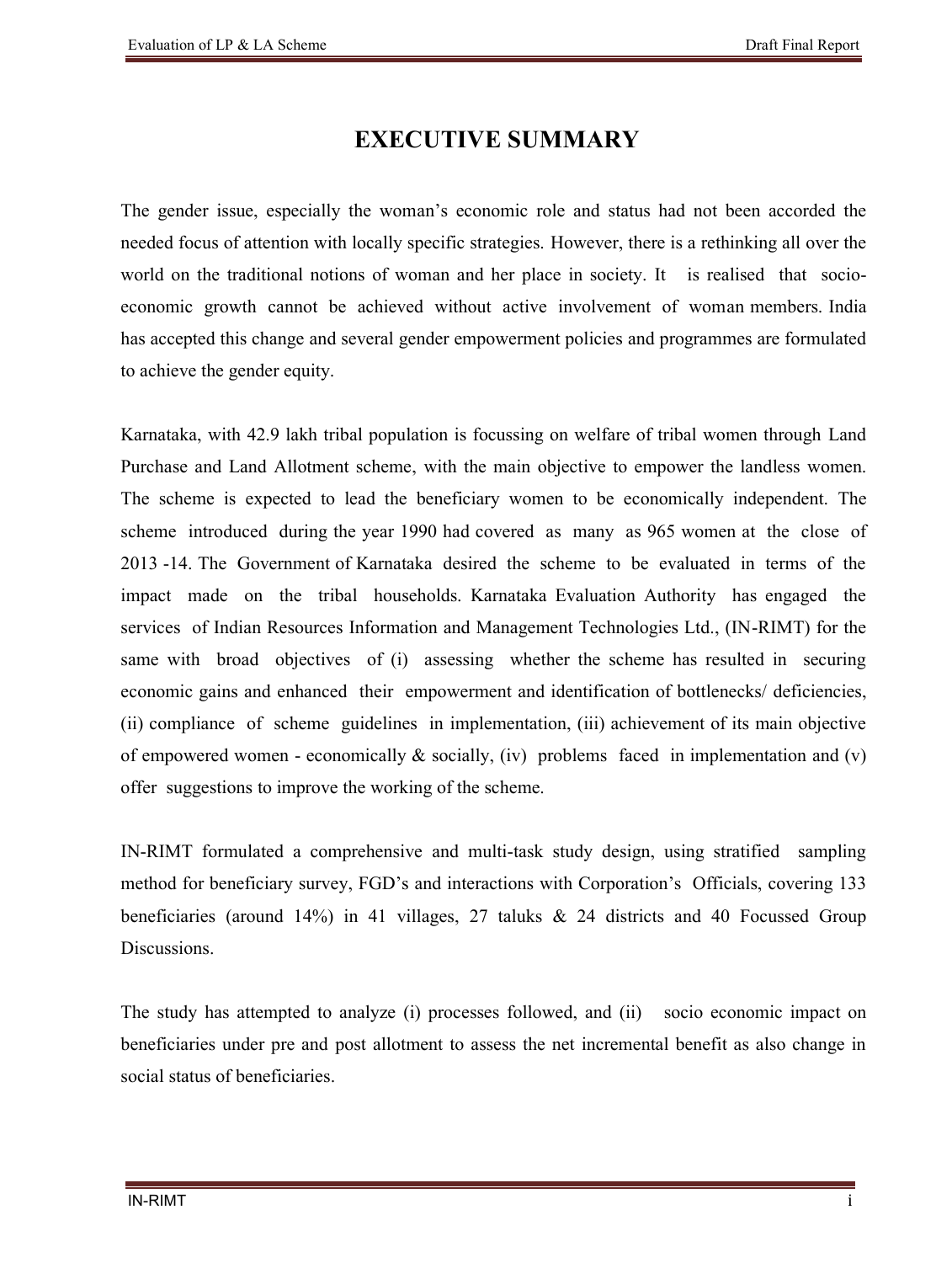## **Findings**

- It was observed that the Implementing Agency had followed the guidelines in respect of identification of land and sellers adhering to eligibility criteria; their socio economic status and other conditions. Of the 50 tribal sub-groups, the scheme has covered only eleven sub-groups. It was observed that the average time taken between identification of beneficiaries and handing over the land ranged between 6 and 24 months.
- In general, the coverage of number of women has not been very satisfactory due reasons like non-availability of land for sale and land costs going beyond the ceilings prescribed by the Corporation. The Corporation has advanced loans to the tune of Rs. 360.24 lakh under the scheme.
- The distance of the land allotted to the beneficiaries from the place of their residence varied from less than a km. to more than 5 km. But majority, i.e., 65 percent of the beneficiaries had their lands allotted at a distance between 2 and 5 km. With regard to suitability of land, around 96% beneficiaries had indicated that the land was suitable for cultivation. Bulk allotments were also made in few cases (in Kolar, Chickballapur, Koppal, Yadagir & Raichur districts), wherein the beneficiaries have been allotted land with no boundary demarcation. Of the sampled beneficiaries, as many as 64 (63.30 acres) had been allotted wet lands while 58 (115.05 acres) had been allotted dry land and remaining 11 (11 acres) got Garden lands. Lands belonging to only other communities were considered for purchase. Incidences of leasing out of the land allotted were reported from Kolar and Hassan districts.
- The age composition shows that 57% of the beneficiaries were in the age group of 31-40 years. All the 133 respondents were married, 13 among them were widows (10%). Most of the beneficiaries and their spouses were actually engaged in cultivation either on sharing basis or on contract basis, both as agriculture and agricultural labour. It was surprising to find that as many as 97 respondents (73%) reported that they had never gone to any school.
- Dry land is preferred by majority of beneficiaries as they get the land at lower price and the extent is more and also there is scope for them to go for wells under other schemes. Recent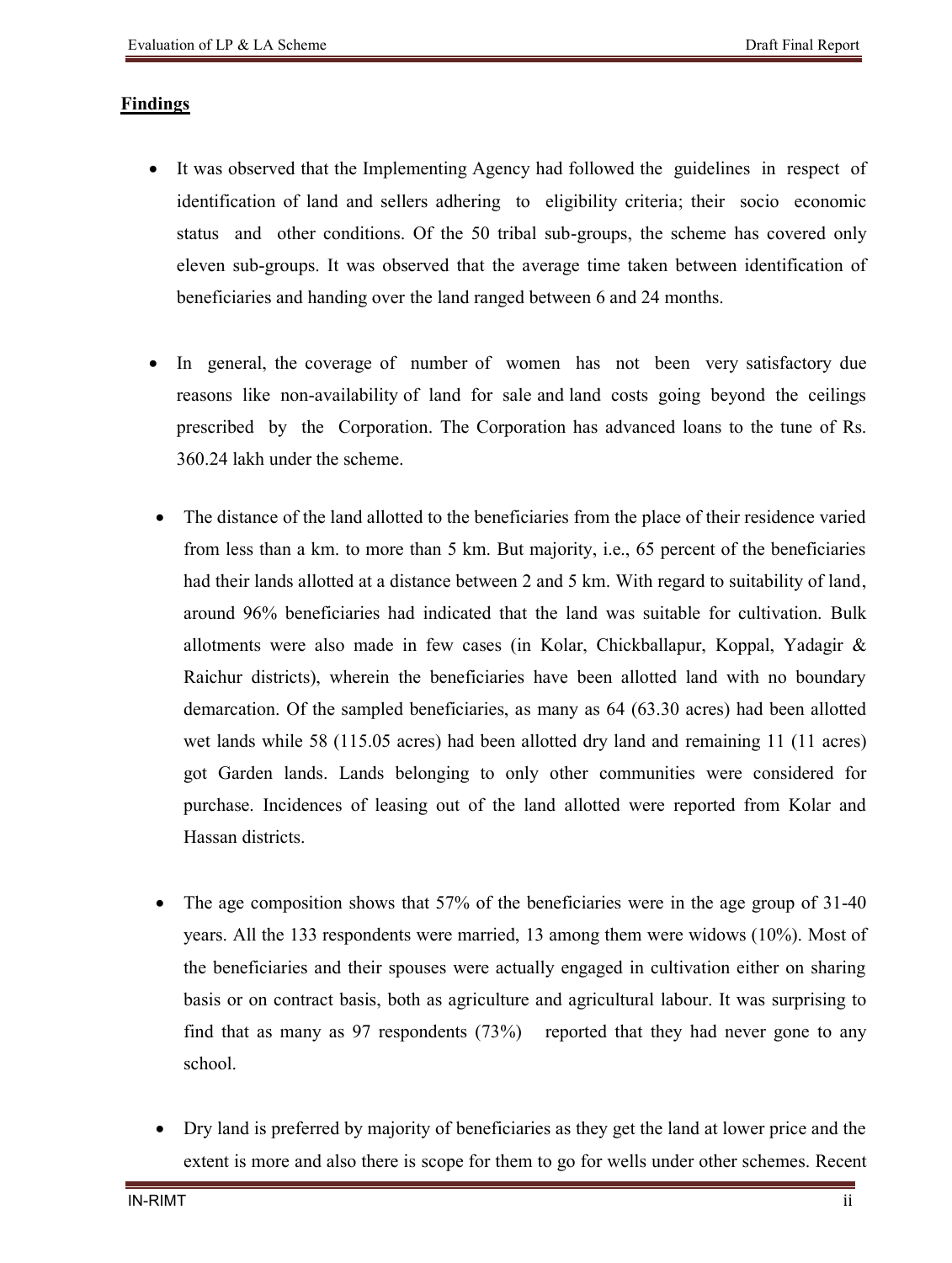changes in the provisions of land allotment anywhere within the taluk may not go in favour of the beneficiary since it was difficult to relocate themselves from their own villages. This may possibly lead to leasing out of the land.

- The study attempted assessment of net incremental income received by the beneficiaries which is the main objective of the scheme. As a result of possession of a valuable asset, there appears to be a great morale booster for the respondents since they receive recognition and attention from other members of the household and also the society.
- In respect of income, wide variations were noticed among the districts. Depending on the cropping systems followed by the respondents, the range of incremental incomes of respondents varied from less than Rs. 2000/- to over Rs. 1,12,500/-.
- Average annual income as per sample study is Rs. 23,187/- and the average annual income after extrapolation to whole population works out to Rs. 21,132/-.
- Almost all of them are growing crops which are popular in their region. Only two of the133 beneficiaries had kept their land fallow. Nearly 50 percent of the beneficiaries had gone for commercial crops. This result is an indication of women's potential to grow cash crops and increase their income, if opportunities are provided.
- The beneficiaries had not carried out any development works on their allotted land with few exceptions in Jevargi (Gulbarga), Aurad (Bidar), Arasikere (Hassan) and Shikaripura (Shimoga). However, the line departments executed bunding work and digging of bore wells in respect of 28 percent and 5 percent respectively.
- Another deficiency noticed in the field is that, the land allotted to the beneficiaries had not been properly demarcated. As many as 63 beneficiaries highlighting the glaring shortcoming in implementation process.
- It was reported that in most of the southern districts of Karnataka, the availability of land for sale was scarce, while in the northern districts of Karnataka, there were more sellers than the demand from the Corporation. This is a contrasting situation in the State where owners themselves pressuring the Corporation to buy their lands. In fact, this is a good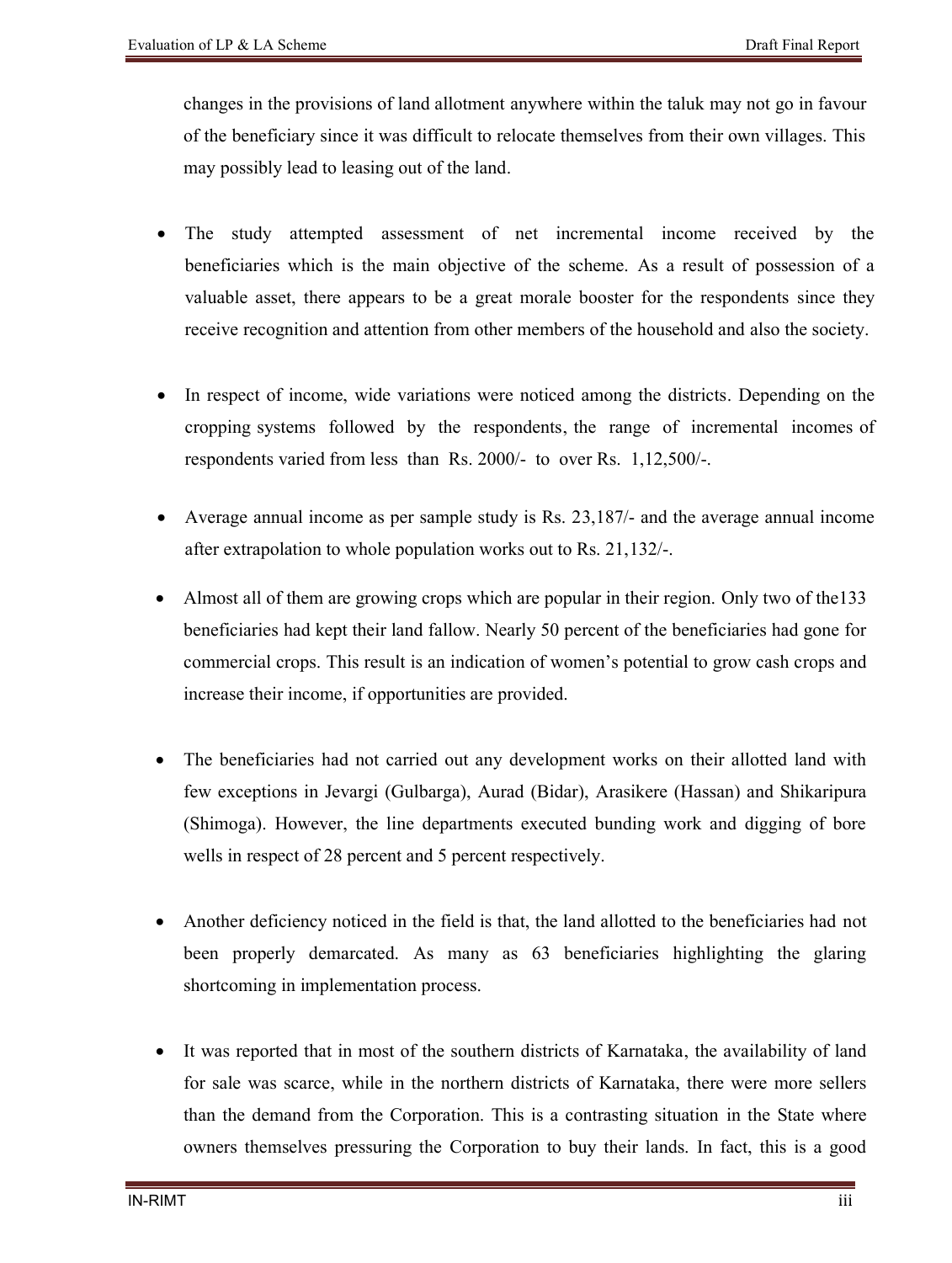opportunity for the Corporation to think of creating a "Land Bank" and allot the same to the beneficiaries. Another phenomenon observed was that the sellers and beneficiaries themselves settled the deals and brought the cases for financial support with the Corporation.

- Further, in respect of social status, almost all women had their say in the decision making process of the family especially marriage, financial management, land related issues, education of children etc. This transformation has been set in motion. In this context, it is necessary to observe that the social heritage of the tribal women is the fact that it is she who runs the family.
- In view of the loan waiver scheme of the Govt. of Karnataka due to recurrent drought, most of the beneficiaries had not repaid their loan installment. Of the 133 beneficiaries interviewed, only 3 beneficiaries have repaid their loan amount either partly or fully. It was quite natural on the part of the rest to think that their loan also would be waved off as done in the past.
- There was no visible convergence of the line departments with the scheme and it was quite obvious because there were no specific Government directions with the concerned Departments in lending support to the scheme.
- There is no system of follow-up and monitoring from the Corporation once the land is allotted and registered in the beneficiary name. There is no chance for the beneficiaries to give any feedback except when they want to get additional assistance, especially for bore well and they themselves approached the Corporation seeking further assistance.

## **Recommendations**

- The achievements under the scheme is poor since only less than 1000 women have been benefitted over a period of five years keeping in view the size of tribal population. In some districts the performance is very poor and needs to be improved.
- The amended rule making provision of purchasing the land anywhere in the taluk may not have many takers since women cannot be expected to relocate to a place from their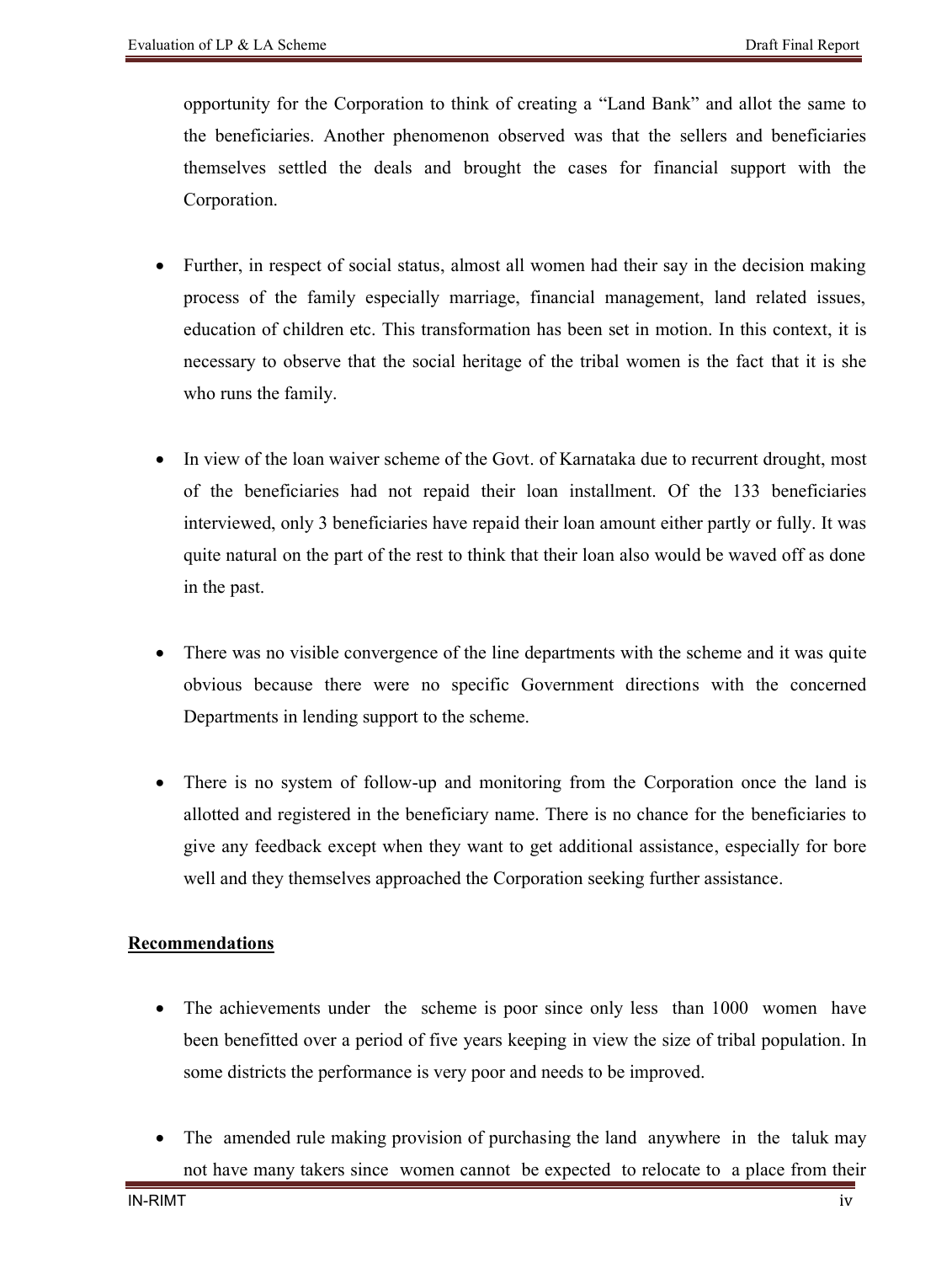original native village. This may encourage beneficiaries leasing out the land to the neighboring farmers / cultivators which is not permitted under the present scheme guidelines.

- Slow process of implementation due to non-availability of land in southern Karnataka is common. The Corporation should give due publicity in local newspapers and through media and whatever means available, make purchases which could be allotted to new applicants. In Northern parts of Karnataka, the land availability is very easy but there are limited applicants for land allotment. The Corporation should create a Land Bank for ST Communities and simultaneously give publicity to the scheme in order to increase the number of applicants.
- Selection of beneficiaries at Gram Sabhas needs to be ensured. After the selection of beneficiaries, the copy of the proceedings of Gram Sabha should go to the district committee for consideration. The Gram Panchayats should be advised to maintain records and resolutions approving the proposal and the same should be accessible to all.
- The present guidelines do not take into account location of lands declared/ classified as "Wet" but actually were not receiving water . Some flexibility may be allowed in such cases and depending on feasibility, the area limitation of one acre could be raised to two acres in tail-end side of the irrigation commands, so that, the beneficiaries get little higher land area than at present.
- A monitoring mechanism should be created by the Corporation to ensure the land utilization by the allottee beneficiary.
- Since the allottees are from tribal communities there should be an in-built arrangement of sponsoring such beneficiaries by the Corporation for any scheme like drilling of bore wells, sprinklers/drip irrigation system, input supply, so that, they can get holistic services.
- There is scope for involving (NGOs) in this programme. In fact, in most of the tribal development progammes, NGO's reach out earlier than the Government.